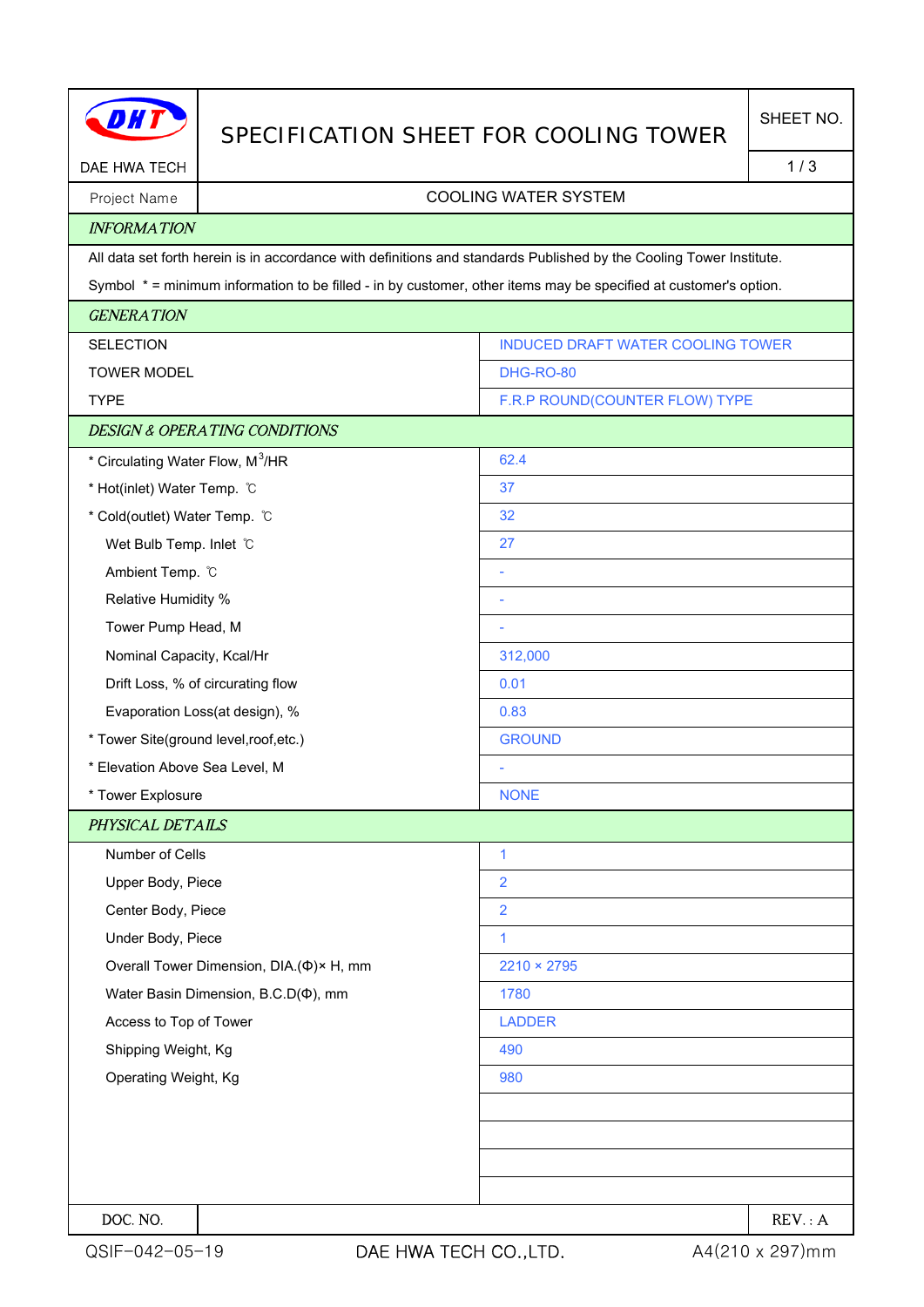

## SPECIFICATION SHEET FOR COOLING TOWER

DAE HWA TECH 2/3

## Project Name | Name | Name | Name | Name | Name | Name | Name | Name | Name | Name | Name | Name | Name | Name | Name | Name | Name | Name | Name | Name | Name | Name | Name | Name | Name | Name | Name | Name | Name | Name

|                           | <b>MATERIALS OF CONSTRUCTION</b> |                          |
|---------------------------|----------------------------------|--------------------------|
| Frame work Members        |                                  |                          |
| Casing                    |                                  | F.R.P 5t                 |
| Filler                    |                                  | P.P 0.4t                 |
| <b>Filler Support</b>     |                                  | SS400+H.D.G              |
| <b>Drift Eliminators</b>  |                                  |                          |
| Water Distribution - Type |                                  | <b>Sprinkler Pipe</b>    |
| Material                  |                                  | P.V.C                    |
| Center Pipe               |                                  | P.V.C                    |
| <b>Suction Tank</b>       |                                  | ÷.                       |
| Motor Support             |                                  | SS400+H.D.G              |
| Support Frame             |                                  | ÷,                       |
| Leg                       |                                  | ÷                        |
| Ladder                    |                                  | S.G.P+H.D.G              |
|                           | <b>WATER PIPING CONSTRUCTION</b> |                          |
| Water Inlet               | Number                           | $\mathbf{1}$             |
|                           | Size                             | <b>100A</b>              |
|                           | Height                           | 기초로부터 INLET 중심부까지 200mm  |
| <b>Water Outlet</b>       | Number                           | $\mathbf{1}$             |
|                           | Size                             | <b>100A</b>              |
|                           | Height                           | 기초로부터 OUTLET 중심부까지 200mm |
| Center pipe               | Number                           | $\mathbf{1}$             |
|                           | Size                             | <b>100A</b>              |
| <b>Suction Tank</b>       | Number                           | ÷,                       |
|                           | Size                             | ٠                        |
| Sprinkler                 | Number                           | $\mathbf{1}$             |
|                           | Size                             | 100A                     |
| Sprinkler Pipe            | Number                           | 4                        |
|                           | Size                             | <b>50A</b>               |
| Drain                     | Number                           | 1                        |
|                           | Size                             | 25A                      |
| Overflow                  | Number                           | $\mathbf{1}$             |
|                           | Size                             | <b>40A</b>               |
| Auto. Make-up             | Number                           | $\mathbf{1}$             |
|                           | Size                             | 25A                      |
| Manual Make-up            | Number                           | ÷                        |
|                           | Size                             |                          |
| DOC. NO.                  |                                  | REV: A                   |